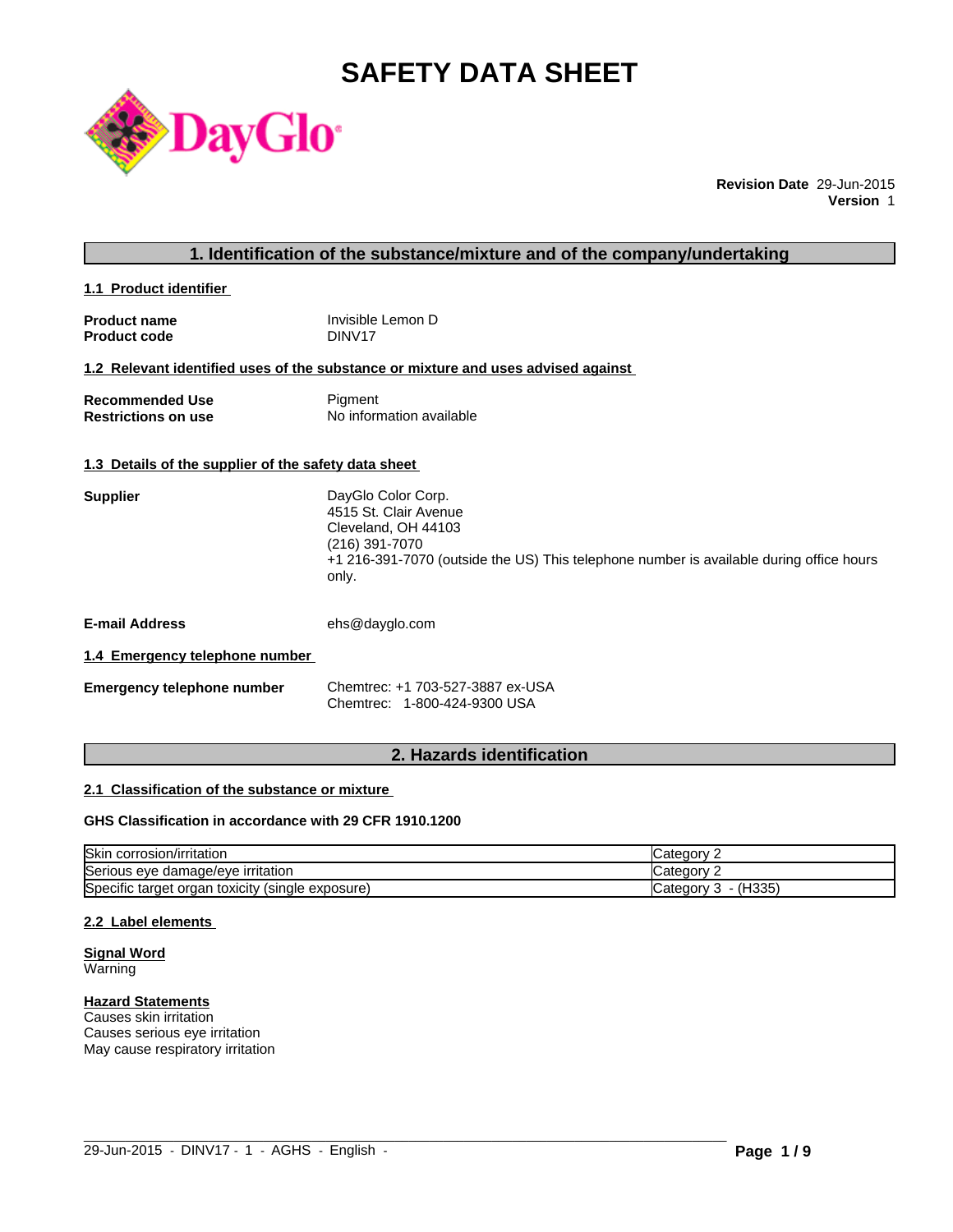

# **Precautionary Statements - Prevention**

Wash face, hands and any exposed skin thoroughly after handling Wear protective gloves/protective clothing/eye protection/face protection Avoid breathing dust/fume/gas/mist/vapors/spray Use only outdoors or in a well-ventilated area

IF IN EYES: Rinse cautiously with water for several minutes. Remove contact lenses, if present and easy to do. Continue rinsing If eye irritation persists: Get medical advice/attention IF ON SKIN: Wash with plenty of soap and water If skin irritation occurs: Get medical advice/attention Take off contaminated clothing and wash before reuse IF INHALED: Remove victim to fresh air and keep at rest in a position comfortable for breathing Call a POISON CENTER or doctor/physician if you feel unwell

### **Precautionary Statements - Storage**

Store in a well-ventilated place. Keep container tightly closed Store locked up

### **Precautionary Statements - Disposal**

Dispose of contents/container to an approved waste disposal plant

### **2.3. Other Hazards Hazards not otherwise classified (HNOC)** Not Applicable

**2.4 Other information** 

Not Applicable

**Unknown Acute Toxicity** 100% of the mixture consists of ingredient(s) of unknown toxicity

# **3. Composition/Information on Ingredients**

#### **Substance Mixture**

| <b>Chemical Name</b>                                                                                  | CAS No.    | Weiaht-%  |
|-------------------------------------------------------------------------------------------------------|------------|-----------|
| Substituted Benzoxazinone                                                                             | 10128-51-5 | 100<br>90 |
| n withheld as a trade secret.<br>The exact percentage (concentration)<br>f composition has been<br>0t |            |           |

# **4. First aid measures**

### **4.1 Description of first-aid measures**

| <b>General advice</b> | No information available.                                                                                                                                                                                               |
|-----------------------|-------------------------------------------------------------------------------------------------------------------------------------------------------------------------------------------------------------------------|
| Eye contact           | Immediately flush with plenty of water. After initial flushing, remove any contact lenses and<br>continue flushing for at least 15 minutes. Keep eye wide open while rinsing. If symptoms<br>persist, call a physician. |
| <b>Skin contact</b>   | Immediate medical attention is not required. Wash off with soap and water.                                                                                                                                              |
| <b>Inhalation</b>     | Immediate medical attention is not required. Move to fresh air.                                                                                                                                                         |
|                       |                                                                                                                                                                                                                         |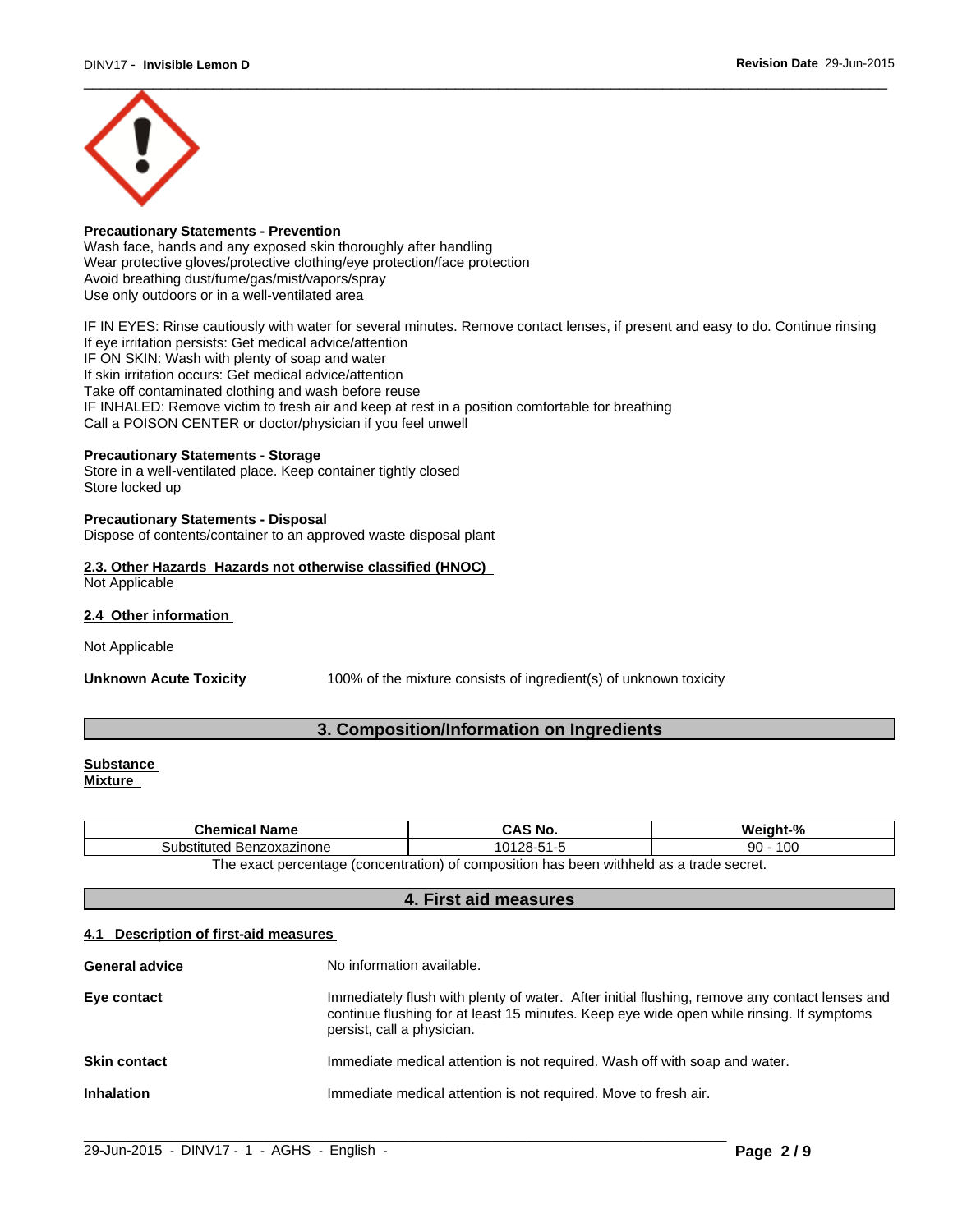### **Ingestion Do NOT** induce vomiting. Drink plenty of water. Consult a physician.

### **4.2 Most important symptoms and effects, both acute and delayed**

**Symptoms** See Section 2.2, Label Elements and/or Section 11, Toxicological effects.

### **4.3 Indication of any immediate medical attention and special treatment needed**

**Notes to physician** Treat symptomatically.

# **5. Fire-Fighting Measures**

### **5.1 Extinguishing media**

### **Suitable extinguishing media**

Use extinguishing measures that are appropriate to local circumstances and the surrounding environment.

**Unsuitable Extinguishing Media** None.

### **5.2 Special hazards arising from the substance or mixture**

### **Special Hazard**

None known based on information supplied.

**Hazardous Combustion Products** Carbon oxides. Nitrogen oxides (NOx).

### **Explosion Data**

**Sensitivity to Mechanical Impact** None.

**Sensitivity to Static Discharge** Fine dust dispersed in air, in sufficient concentrations, and in the presence of an ignition source is a potential dust explosion hazard.

### **5.3 Advice for firefighters**

As in any fire, wear self-contained breathing apparatus pressure-demand, MSHA/NIOSH (approved or equivalent) and full protective gear.

### **6. Accidental Release Measures**

### **6.1 Personal precautions, protective equipment and emergency procedures**

Ensure adequate ventilation, especially in confined areas. Use personal protective equipment.

### **6.2 Environmental precautions**

Dust deposits should not be allowed to accumulate on surfaces as these may form an explosive mixture if they are released into the atmosphere in sufficient concentration. Avoid dispersal of dust in the air (i.e., cleaning dusty surfaces with compressed air). Nonsparking tools should be used. Prevent product from entering drains. See Section 12 for additional Ecological information.

### **6.3 Methods and materials for containment and cleaning up**

| <b>Methods for Containment</b> | Prevent dust cloud. Cover powder spill with plastic sheet or tarp to minimize spreading.                                                                                                                                                                                                                                                                                                |
|--------------------------------|-----------------------------------------------------------------------------------------------------------------------------------------------------------------------------------------------------------------------------------------------------------------------------------------------------------------------------------------------------------------------------------------|
| Methods for cleaning up        | Avoid dust formation. Take precautionary measures against static discharges. Do not dry<br>sweep dust. Wet dust with water before sweeping or use a vacuum to collect dust. Use<br>personal protective equipment. Take up mechanically and collect in suitable container for<br>disposal. Prevent product from entering drains. Keep in suitable and closed containers for<br>disposal. |

# **7. Handling and storage**

 $\_$  ,  $\_$  ,  $\_$  ,  $\_$  ,  $\_$  ,  $\_$  ,  $\_$  ,  $\_$  ,  $\_$  ,  $\_$  ,  $\_$  ,  $\_$  ,  $\_$  ,  $\_$  ,  $\_$  ,  $\_$  ,  $\_$  ,  $\_$  ,  $\_$  ,  $\_$  ,  $\_$  ,  $\_$  ,  $\_$  ,  $\_$  ,  $\_$  ,  $\_$  ,  $\_$  ,  $\_$  ,  $\_$  ,  $\_$  ,  $\_$  ,  $\_$  ,  $\_$  ,  $\_$  ,  $\_$  ,  $\_$  ,  $\_$  ,

# **7.1 Precautions for safe handling**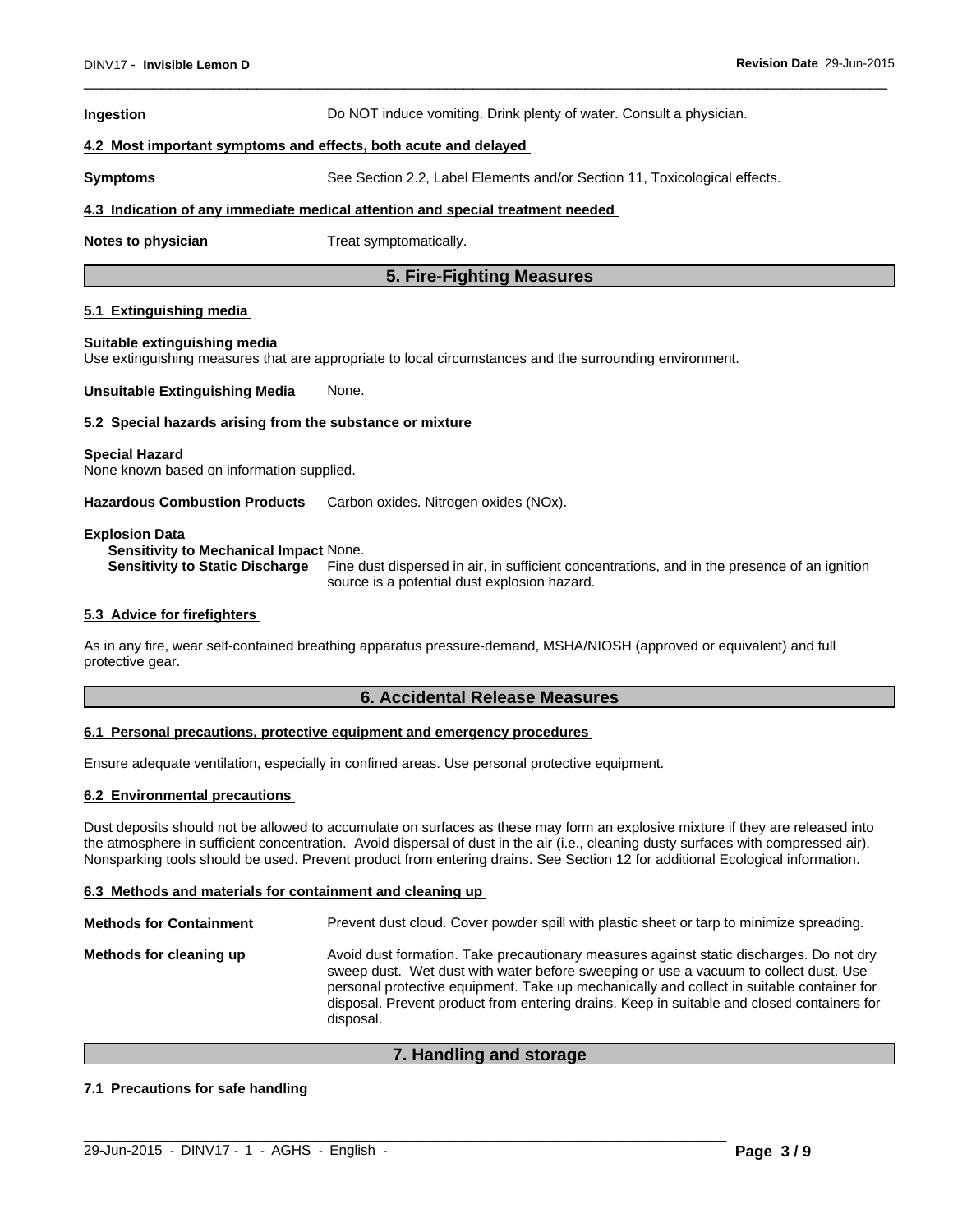| Advice on safe handling                                          | Avoid dust formation. Take precautionary measures against static discharges. Fine dust<br>dispersed in air may ignite. Wear personal protective equipment. |  |
|------------------------------------------------------------------|------------------------------------------------------------------------------------------------------------------------------------------------------------|--|
| <b>Hygiene measures</b>                                          | Handle in accordance with good industrial hygiene and safety practice.                                                                                     |  |
| 7.2 Conditions for safe storage, including any incompatibilities |                                                                                                                                                            |  |
| <b>Storage Conditions</b>                                        | Keep tightly closed in a dry and cool place.                                                                                                               |  |
| <b>Materials to Avoid</b>                                        | No materials to be especially mentioned.                                                                                                                   |  |

# **8. Exposure controls/personal protection**

# **8.1 Exposure Guidelines**

# **8.2 Appropriate engineering controls**

**Engineering Measures** Showers

Eyewash stations Ventilation systems.

# **8.3 Individual protection measures, such as personal protective equipment**

| <b>Eye/Face Protection</b>    | Safety glasses with side-shields.                                                                              |
|-------------------------------|----------------------------------------------------------------------------------------------------------------|
| Skin and body protection      | Wear chemical resistant footwear and clothing such as gloves, an apron or a whole body<br>suit as appropriate. |
| <b>Respiratory protection</b> | . NIOSH/MSHA approved respiratory protection should be worn if exposure is anticipated.                        |
| <b>Hygiene measures</b>       | See section 7 for more information                                                                             |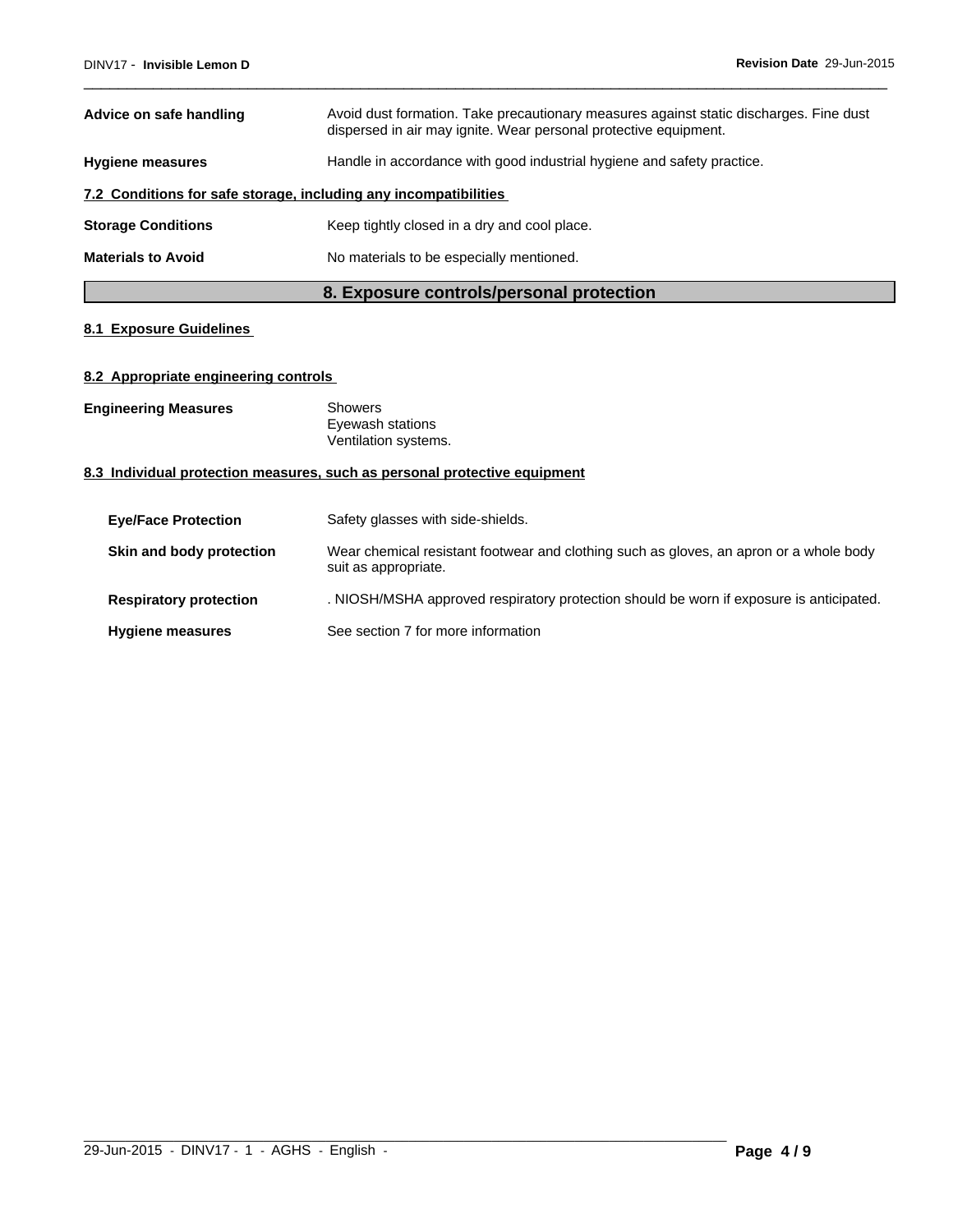# **9. Physical and chemical properties**

# **9.1 Information on basic physical and chemical properties**

| <b>Physical state</b>                                | Solid                    |                                                      |                          |
|------------------------------------------------------|--------------------------|------------------------------------------------------|--------------------------|
| Appearance                                           | Powder                   | Color                                                | Off-white                |
| Odor                                                 | Slight                   | <b>Odor Threshold</b>                                | No information available |
| <b>Property</b>                                      | Values                   | Remarks • Methods                                    |                          |
| pH                                                   |                          | No information available                             |                          |
| Melting/freezing point                               |                          | No information available                             |                          |
| <b>Boiling point/boiling range</b>                   |                          | No information available                             |                          |
| <b>Flash Point</b>                                   |                          | No information available                             |                          |
| <b>Evaporation rate</b>                              |                          | No information available<br>No information available |                          |
| Flammability (solid, gas)                            |                          |                                                      |                          |
| <b>Flammability Limits in Air</b>                    |                          | No information available                             |                          |
| upper flammability limit<br>lower flammability limit |                          | No information available                             |                          |
| Vapor pressure                                       |                          |                                                      |                          |
| <b>Vapor density</b>                                 |                          |                                                      |                          |
| <b>Specific Gravity</b>                              | 1.4                      |                                                      |                          |
| <b>Water solubility</b>                              | Insoluble in water       |                                                      |                          |
| Solubility in other solvents                         |                          | No information available                             |                          |
| <b>Partition coefficient</b>                         |                          | No information available                             |                          |
| <b>Autoignition temperature</b>                      |                          | No information available                             |                          |
| <b>Decomposition temperature</b>                     |                          | No information available                             |                          |
| <b>Viscosity, kinematic</b>                          |                          | No information available                             |                          |
| Viscosity, dynamic                                   |                          | No information available                             |                          |
| <b>Explosive properties</b>                          | No information available |                                                      |                          |
| <b>Oxidizing Properties</b>                          |                          | No information available                             |                          |
| 9.2 Other information                                |                          |                                                      |                          |
|                                                      |                          |                                                      |                          |

**Volatile organic compounds (VOC)** None **content**

# **10. Stability and Reactivity**

 $\_$  ,  $\_$  ,  $\_$  ,  $\_$  ,  $\_$  ,  $\_$  ,  $\_$  ,  $\_$  ,  $\_$  ,  $\_$  ,  $\_$  ,  $\_$  ,  $\_$  ,  $\_$  ,  $\_$  ,  $\_$  ,  $\_$  ,  $\_$  ,  $\_$  ,  $\_$  ,  $\_$  ,  $\_$  ,  $\_$  ,  $\_$  ,  $\_$  ,  $\_$  ,  $\_$  ,  $\_$  ,  $\_$  ,  $\_$  ,  $\_$  ,  $\_$  ,  $\_$  ,  $\_$  ,  $\_$  ,  $\_$  ,  $\_$  ,

# **10.1 Reactivity**

No data available

# **10.2 Chemical stability**

Stable

### **10.3 Possibility of hazardous reactions**

None under normal processing.

### **10.4 Conditions to Avoid**

Dust formation. Take precautionary measures against static discharges.

# **10.5 Incompatible Materials**

None known based on information supplied.

### **10.6 Hazardous Decomposition Products**

None known based on information supplied.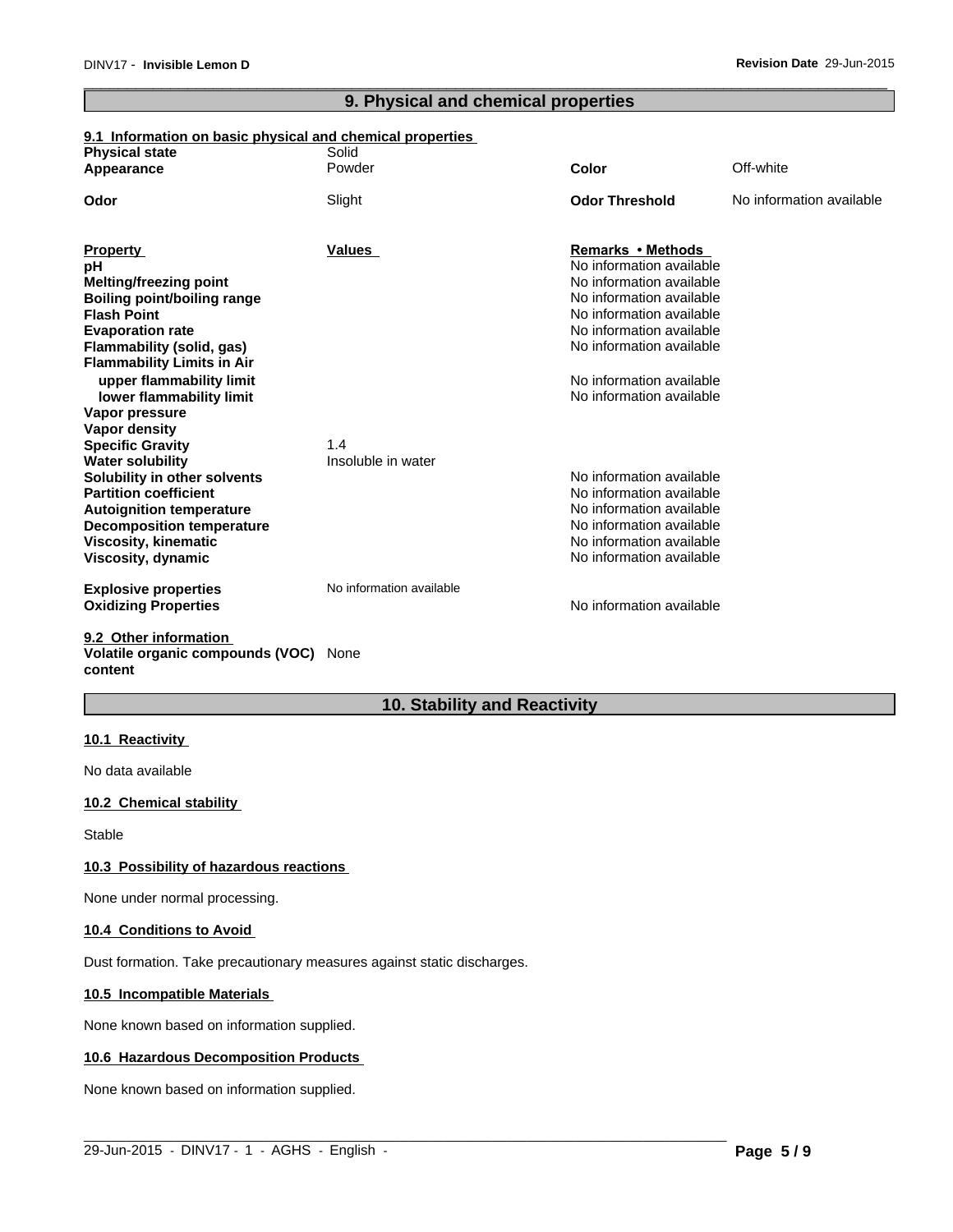# **11. Toxicological information**

 $\_$  ,  $\_$  ,  $\_$  ,  $\_$  ,  $\_$  ,  $\_$  ,  $\_$  ,  $\_$  ,  $\_$  ,  $\_$  ,  $\_$  ,  $\_$  ,  $\_$  ,  $\_$  ,  $\_$  ,  $\_$  ,  $\_$  ,  $\_$  ,  $\_$  ,  $\_$  ,  $\_$  ,  $\_$  ,  $\_$  ,  $\_$  ,  $\_$  ,  $\_$  ,  $\_$  ,  $\_$  ,  $\_$  ,  $\_$  ,  $\_$  ,  $\_$  ,  $\_$  ,  $\_$  ,  $\_$  ,  $\_$  ,  $\_$  ,

# **11.1 Acute toxicity**

### **Numerical measures of toxicity: Product Information**

Unknown Acute Toxicity 100% of the mixture consists of ingredient(s) of unknown toxicity

**Numerical measures of toxicity: Component Information**

**11.2 Information on toxicologicaleffects**

### **Skin corrosion/irritation**

Product Information • Irritating to skin Component Information • No information available

### **Serious eye damage/eye irritation**

Product Information • Irritating to eyes Component Information • No information available

# **Respiratory or skin sensitization**

Product Information • No information available Component Information • No information available

### **Germ cell mutagenicity**

Product Information • No information available Component Information • No information available

### **Carcinogenicity**

Product Information • Contains no ingredient listed as a carcinogen Component Information •

### **Reproductive toxicity**

Product Information • No information available Component Information • No information available

# **STOT - single exposure**

No information available

### **STOT - repeated exposure**

No information available

• No known effect

**Other adverse effects**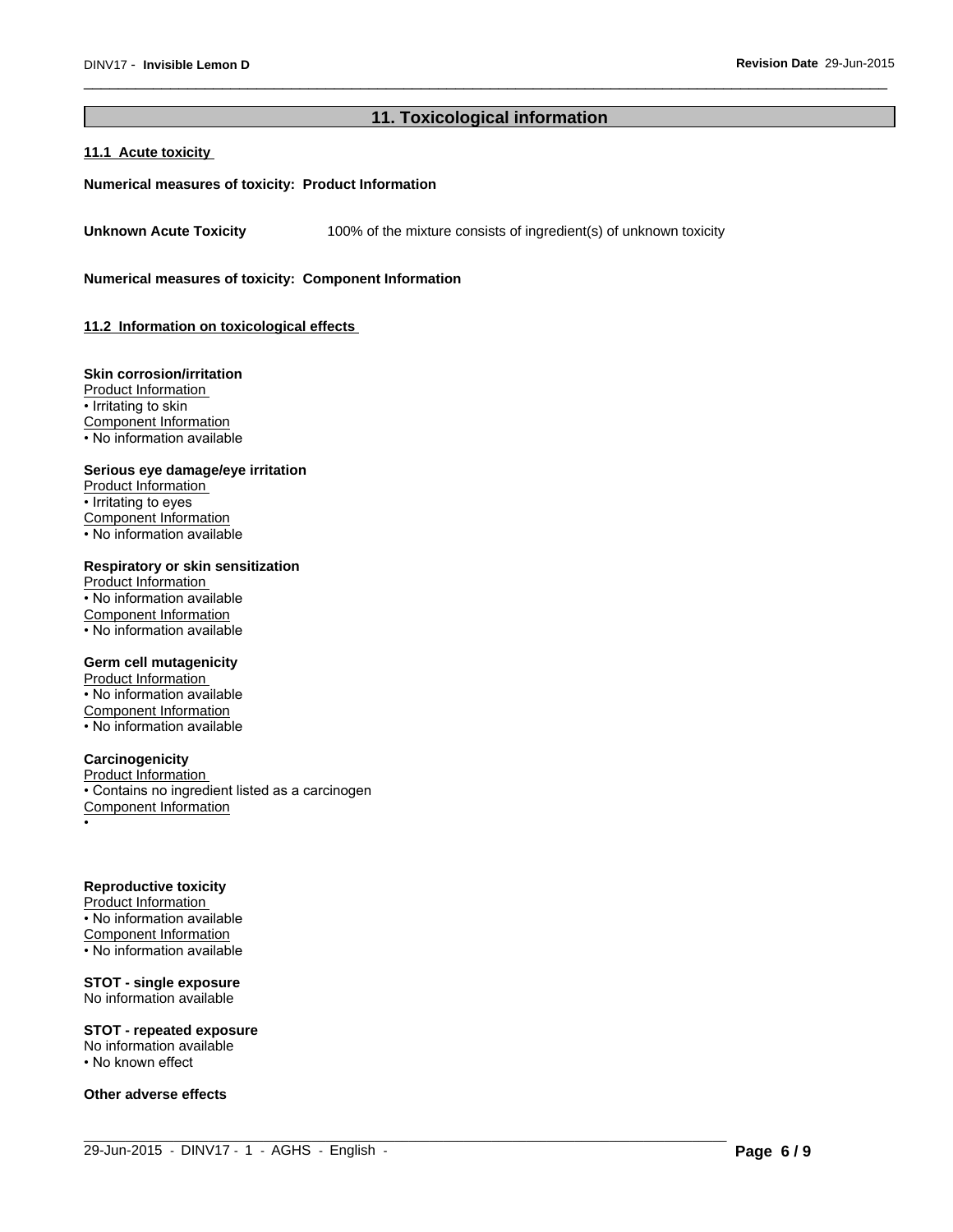Product Information • No information available Component Information • No information available

# **Aspiration hazard**

Product Information • No information available

Component Information

• No information available

# **12. Ecological information**

# **12.1 Toxicity**

**Ecotoxicity No information available** 

 $<$  1 % of the mixture consists of components(s) of unknown hazards to the aquatic environment

### **Ecotoxicity effects**

### **12.2 Persistence and degradability**

No information available.

# **12.3 Bioaccumulative potential**

Discharge into the environment must be avoided

### **12.4 Mobility in soil**

No information available.

### **12.5 Other adverse effects**

No information available

# **13. Disposal Considerations**

# **13.1 Waste treatment methods**

Dispose of in accordance with federal, state, and local regulations.

| 14. Transport Information |               |
|---------------------------|---------------|
|                           |               |
| <b>DOT</b>                | Not regulated |
| <b>MEX</b>                | Not regulated |
| <b>IMDG</b>               | Not regulated |
| <b>IATA</b>               | Not regulated |
|                           |               |

| 15. Regulatory information     |          |
|--------------------------------|----------|
| 15.1 International Inventories |          |
| <b>TSCA</b><br><b>DSL</b>      | Complies |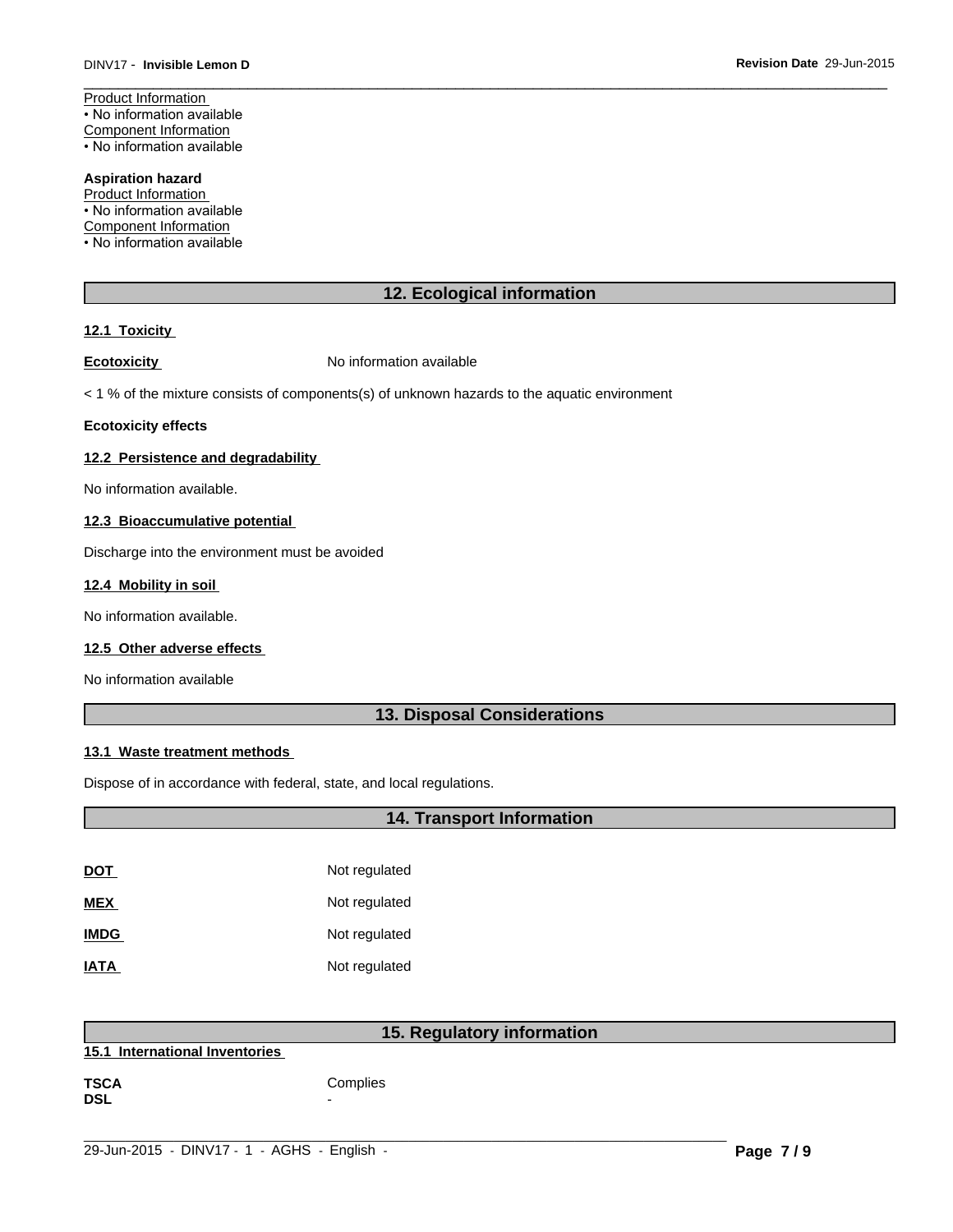| <b>EINECS/ELINCS</b> |   |  |
|----------------------|---|--|
| <b>ENCS</b>          |   |  |
| <b>IECSC</b>         |   |  |
| <b>KECL</b>          |   |  |
| <b>PICCS</b>         |   |  |
| <b>AICS</b>          | - |  |
| <b>NZIoC</b>         |   |  |
|                      |   |  |

 **TSCA** - United States Toxic Substances Control Act Section 8(b) Inventory

 **DSL** - Canadian Domestic Substances List

 **EINECS/ELINCS** - European Inventory of Existing Chemical Substances/European List of Notified Chemical Substances

 **PICCS** - Philippines Inventory of Chemicals and Chemical Substances

 **ENCS** - Japan Existing and New Chemical Substances

 **IECSC** - China Inventory of Existing Chemical Substances

 **KECL** - Korean Existing and Evaluated Chemical Substances

 **PICCS** - Philippines Inventory of Chemicals and Chemical Substances

 **AICS** - Australian Inventory of Chemical Substances

 **NZIoC** - New Zealand Inventory of Chemicals

## **15.2 U.S. Federal Regulations**

### **SARA 313**

Section 313 of Title III of the Superfund Amendments and Reauthorization Act of 1986 (SARA). This product does not contain any chemicals which are subject to the reporting requirements of the Act and Title 40 of the Code of Federal Regulations, Part 372

### **15.3 Pesticide Information**

Not applicable

### **15.4 U.S. State Regulations**

### **California Proposition 65**

This product does not contain any Proposition 65 chemicals

| <b>16. Other information</b>       |                                                                                                      |                                                                |                          |                                           |  |  |
|------------------------------------|------------------------------------------------------------------------------------------------------|----------------------------------------------------------------|--------------------------|-------------------------------------------|--|--|
| <b>NFPA</b><br>HMIS                | <b>Health Hazard -</b><br><b>Health Hazard 2</b>                                                     | Flammability -                                                 | Instability -            | <b>Physical and chemical</b><br>hazards - |  |  |
|                                    |                                                                                                      | <b>Flammability 1</b>                                          | <b>Physical Hazard 0</b> | Personal protection X                     |  |  |
| Legend:                            |                                                                                                      |                                                                |                          |                                           |  |  |
|                                    | ACGIH (American Conference of Governmental Industrial Hygienists)                                    |                                                                |                          |                                           |  |  |
| Ceiling (C)                        |                                                                                                      |                                                                |                          |                                           |  |  |
| DOT (Department of Transportation) |                                                                                                      |                                                                |                          |                                           |  |  |
|                                    | EPA (Environmental Protection Agency)                                                                |                                                                |                          |                                           |  |  |
|                                    | IARC (International Agency for Research on Cancer)<br>International Air Transport Association (IATA) |                                                                |                          |                                           |  |  |
|                                    | International Maritime Dangerous Goods (IMDG)                                                        |                                                                |                          |                                           |  |  |
|                                    | NIOSH (National Institute for Occupational Safety and Health)                                        |                                                                |                          |                                           |  |  |
| NTP (National Toxicology Program)  |                                                                                                      |                                                                |                          |                                           |  |  |
|                                    | OSHA (Occupational Safety and Health Administration of the US Department of Labor)                   |                                                                |                          |                                           |  |  |
| PEL (Permissible Exposure Limit)   |                                                                                                      |                                                                |                          |                                           |  |  |
| <b>Reportable Quantity (RQ)</b>    |                                                                                                      |                                                                |                          |                                           |  |  |
| Skin designation (S*)              |                                                                                                      |                                                                |                          |                                           |  |  |
| STEL (Short Term Exposure Limit)   |                                                                                                      |                                                                |                          |                                           |  |  |
| TLV® (Threshold Limit Value)       |                                                                                                      |                                                                |                          |                                           |  |  |
| TWA (time-weighted average)        |                                                                                                      |                                                                |                          |                                           |  |  |
| <b>Prepared By</b>                 |                                                                                                      | DayGlo Color Corp.<br><b>Regulatory Affairs/Product Safety</b> |                          |                                           |  |  |
| <b>Revision Date</b>               | 29-Jun-2015                                                                                          |                                                                |                          |                                           |  |  |
| <b>Revision Note</b>               |                                                                                                      |                                                                |                          |                                           |  |  |